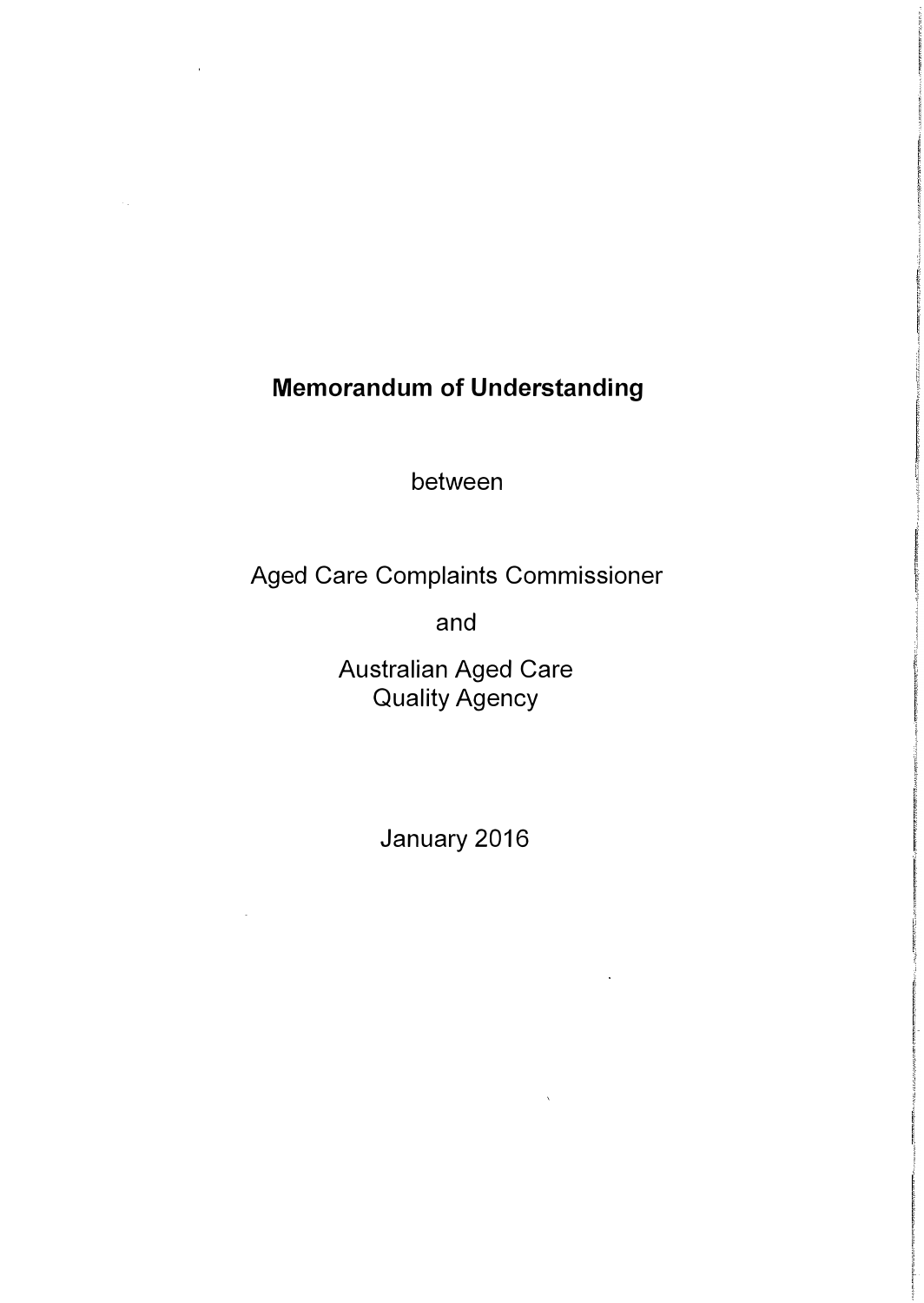# **Contents**

 $\ddot{\phantom{a}}$ 

| 1.1 |                                                                                    |  |
|-----|------------------------------------------------------------------------------------|--|
| 1.2 |                                                                                    |  |
| 1.3 |                                                                                    |  |
| 1.4 |                                                                                    |  |
| 1.5 |                                                                                    |  |
| 1.6 |                                                                                    |  |
| 1.7 |                                                                                    |  |
| 1.8 |                                                                                    |  |
|     | PART 2: ENGAGEMENT, REFERRALS AND INFORMATION EXCHANGE  5                          |  |
| 2.1 |                                                                                    |  |
| 2.2 |                                                                                    |  |
| 2.3 |                                                                                    |  |
| 2.4 |                                                                                    |  |
| 2.5 |                                                                                    |  |
|     | 2.5.1 Referral of information from the Complaints Commissioner to the Quality      |  |
|     |                                                                                    |  |
|     |                                                                                    |  |
|     |                                                                                    |  |
|     |                                                                                    |  |
|     | 2.5.6 Complaints Commissioner action following a referral to the Quality Agency  7 |  |
|     |                                                                                    |  |
|     | 2.5.8 Information provided to Complaints Commissioner following a referral  7      |  |
| 2.6 |                                                                                    |  |
|     |                                                                                    |  |
|     | 2.6.2 Provision of information about residential aged care, home care, CHSP and    |  |
|     |                                                                                    |  |
| 2.7 |                                                                                    |  |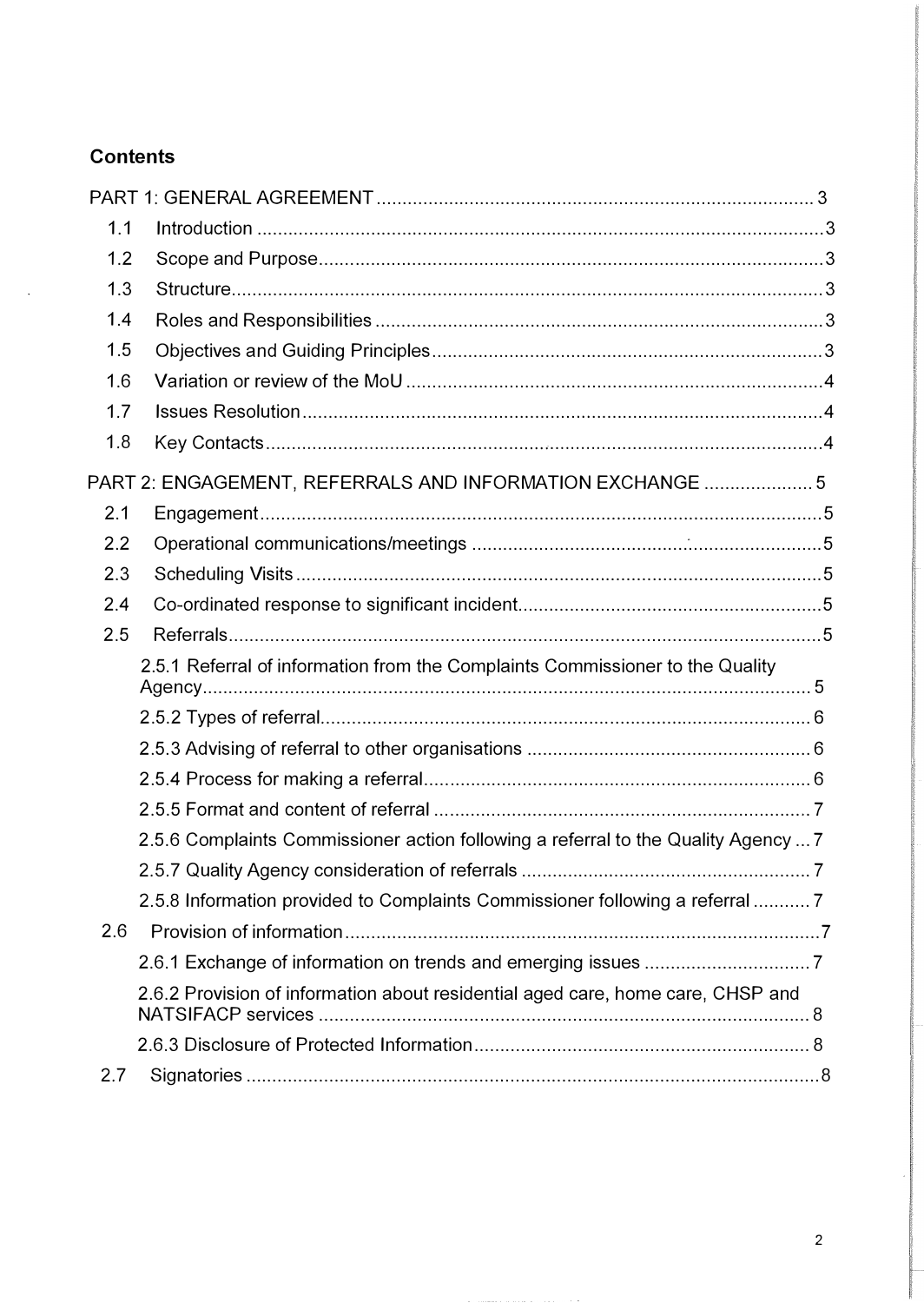# PART 1: GENERAL AGREEMENT

### 1.1 Introduction

This Memorandum of Understanding (MoU) has been jointly developed and endorsed by the Aged Care Complaints Commissioner (Complaints Commissioner) and the Australian Aged Care Quality Agency (Quality Agency).

This MoU comes into effect on 1 January 2016 and confirms the arrangements that exist between the Complaints Commissioner and the Quality Agency from that date. The MoU will remain in effect until a new memorandum is signed or this memorandum is terminated.

### 1.2 Scope and Purpose

This MoU between the Complaints Commissioner and the Quality Agency describes the way the two organisations will work together to enable engagement, information exchange, and processes which support the Complaints Commissioner and the Quality Agency to undertake their respective statutory functions effectively.

Where circumstances arise which are not covered in this MoU, an approach will be developed in consultation between the Complaints Commissioner and the Quality Agency to address these issues.

### 1.3 Structure

The MoU consists of Part 1: General Agreement, which includes the objectives of the MoU, the principles that govern its operation and an overview of the roles and responsibilities of the parties. The MoU also contains Part 2: Engagement, Referral and Information Exchange, setting out specific requirements as relevant.

### 1.4 Roles and Responsibilities

The Quality Agency and the Complaints Commissioner recognise that they each have separate responsibilities as set out in the Australian Aged Care Quality Agency Act 2013 (Quality Agency Act), the Quality Agency Principles 2013 (Quality Agency Principles), the Aged Care Act 1997 (the Act), the Complaints Principles 2015 and the other Principles made under the Act, as well as under the Australian Aged Care Quality Agency (Other Functions) Specification 2014 (the Specification) and that each is accountable for its decisions.

Both the Complaints Commissioner and the Quality Agency have responsibilities that ensure care recipients receive a high quality of care and services by Commonwealth subsidised aged care services under the Act or under contractual arrangements.

# 1.5 Objectives and Guiding Principles

The key objectives of this MoU are to:

- i) Facilitate information exchange, and establish processes, which support the Complaints Commissioner and the Quality Agency to undertake their respective statutory functions effectively;
- ii) Support regular engagement and liaison between the Complaints Commissioner and the Quality Agency at appropriate levels;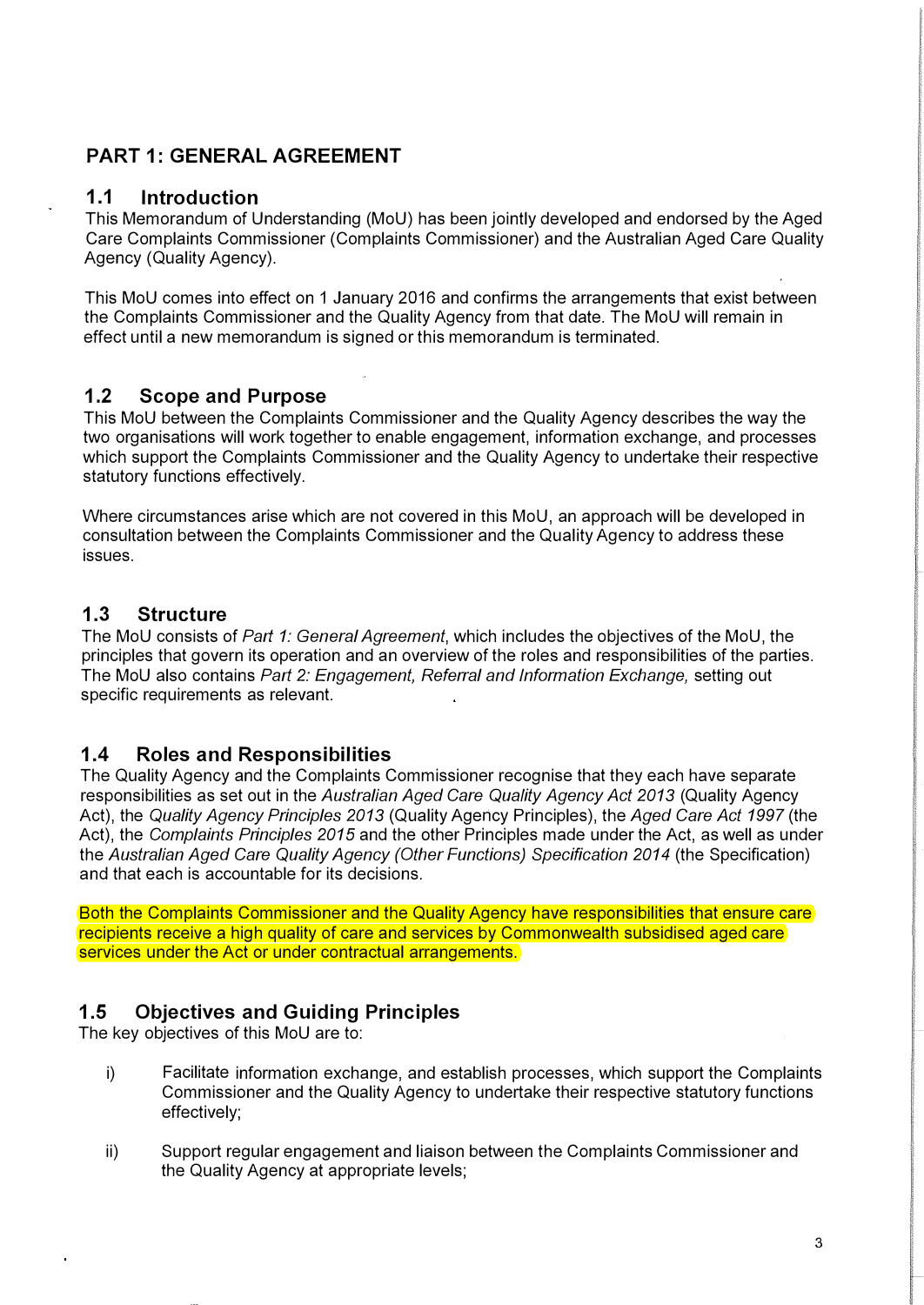iii) Provide for a co-ordinated approach where required, including the response to an event or incident of a scale or severity that necessarily involves both organisations.

The MoU is underpinned by a joint commitment to the following guiding principles:

- i) To respect that the exchange of information between the two organisations occurs in the context of respective legislation and statutory independence.
- ii) To foster early and constructive resolution of issues and differences.
- iii) To support a consistent approach nationally in the processes between the two organisations, and avoid unnecessary duplication and red tape.
- iv) To encourage ongoing learning, and continuous improvement in these processes.

#### 1.6 Variation or review of the MoU

The MoU will be reviewed annually or as a result of substantial policy, and/or legislative changes that impact the relationship between the Complaints Commissioner and the Quality Agency.

Minor amendments can be approved by the Assistant Commissioner, Governance Education and Strategy of the Complaints Commissioner and the Executive Director, Operations, of the Quality Agency. Minor amendments will be documented in a letter of variation and agreed in writing by the Complaints Commissioner and the Quality Agency.

#### 1.7 Issues Resolution

Early and constructive resolution of issues is expected between operational staff with support from their State Directors. If this is not possible, the matter will be escalated to the National Manager, Complaints Operations and the Executive Director, Operations at the Quality Agency.

#### 1.8 Key Contacts

Key contacts are listed at Attachment A.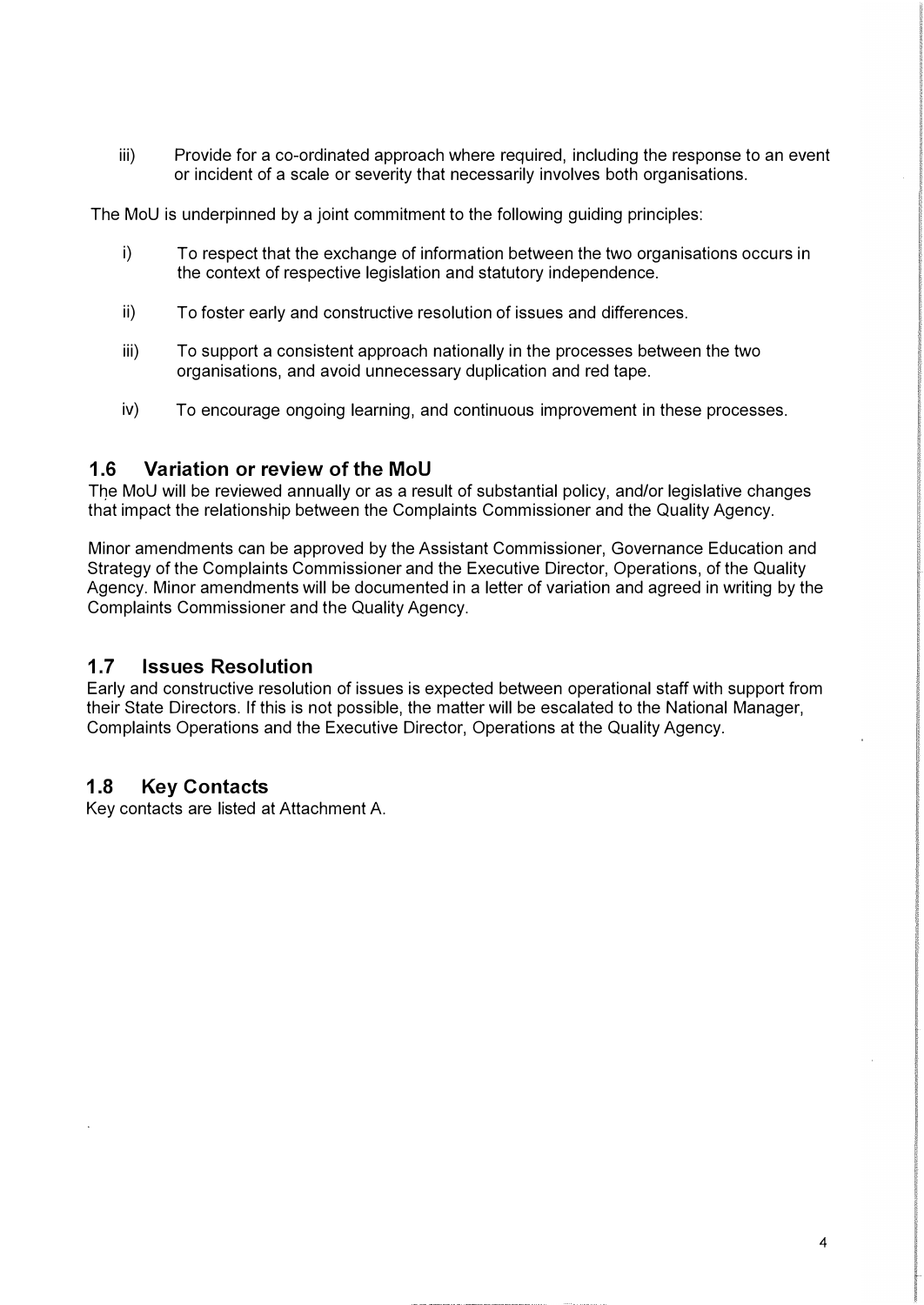# PART 2: ENGAGEMENT, REFERRALS AND INFORMATION EXCHANGE

### 2.1 Engagement

A national approach will be taken to engagement and communication between the Complaints Commissioner and the Quality Agency. Communication between the bodies will occur:

- i) at a strategic level on at least a quarterly basis, to discuss areas of mutual interest, exchange information of interest to both organisations and report on trends and emerging issues, in line with mutually agreed terms of reference, and;
- ii) at an operational level on a case-by-case basis, in line with agreed processes.

# 2.2 Operational communications/meetings

Meetings/teleconferences between the Complaints Commissioner and Quality Agency will be held at the operational level on a case-by-case basis to discuss matters which may include, but are not limited to:

- services subject to a referral from the Complaints Commissioner to the Quality Agency;
- operational considerations such as scheduling of visits to aged care services (see 2.3);
- approved providers (administered under the Act) that have been given or may be given a Notice of Intention to Issue Directions (NIID) or directions notice, and;
- aged care services and/or approved providers with systemic or multiple issues.

Operational engagement will typically occur between the relevant Director, Complaints Commissioner and the relevant State Director of the Quality Agency.

### 2.3 Scheduling Visits

In order to minimise disruption to aged care services and care recipients, the Complaints Commissioner and the Quality Agency will take reasonable steps at a case level to avoid attending a service at the same time.

# 2.4 Co-ordinated response to significant incident

In the event of a significant incident that is of a scale or severity that would necessarily involve both organisations' immediate action, the National Manager, Complaints Operations and the Executive Director Operations at the Quality Agency will agree on a process which supports the Complaints Commissioner and the Quality Agency to undertake their respective statutory functions effectively.

# 2.5 Referrals

#### 2.5.1 Referral of information from the Complaints Commissioner to the Quality **Agency**

The Complaints Commissioner may refer information to the Quality Agency which may include, but is not limited to, information or findings from complaints or investigations which indicate systemic issues that may impact the delivery of care and services in accordance with the Accreditation Standards, Home Care Standards, the NATSIFACP Quality Framework or the grant agreement.

A systemic issue is one that indicates a breakdown of processes or practices that affects, or potentially affects, a number of care recipients, or a failure that has been ongoing over a period of time. It includes any process or practice that the Complaints Commissioner is not confident will be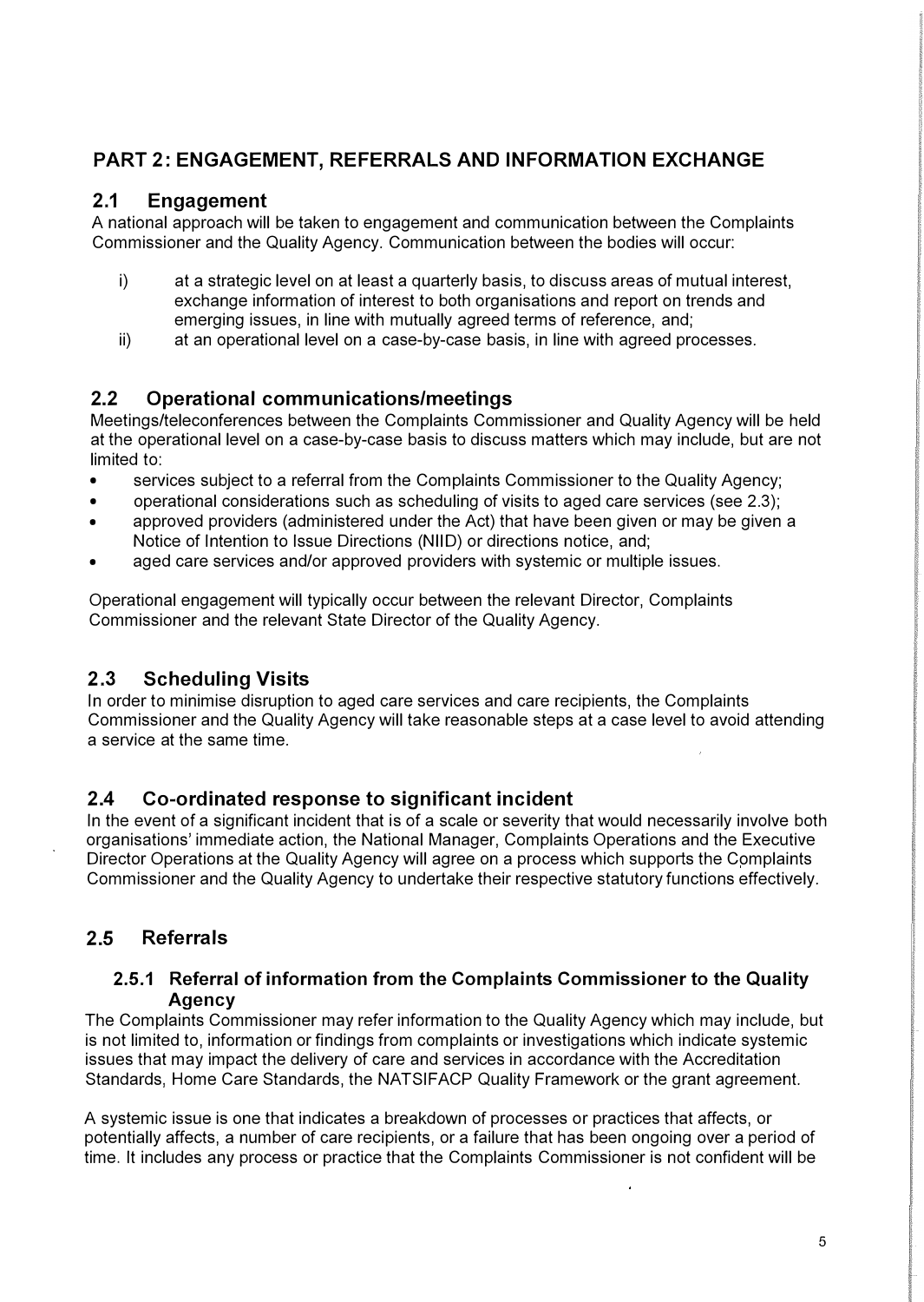resolved and/or prevented for all affected care recipients, even though the specific issues may be resolved for an individual complainant.

Such information or findings will be provided by the Complaints Commissioner to help:

- ensure that systemic issues that may impact on the health, safety, or wellbeing of residents or care recipients are identified and remedied as soon as possible;
- inform the Quality Agency's risk assessment activities, and;
- inform the Quality Agency's monitoring activity.

On receipt of a referral from the Complaints Commissioner, the Quality Agency will consider the information received, along with any other relevant information that the Quality Agency may hold in respect of that residential aged care or home care service to decide on the action required.

#### 2.5.2 Types of referral

There are 3 types of referrals to the Quality Agency from the Complaints Commissioner. The referral types indicate the Commissioner's view on the seriousness of issues that may impact the delivery of care and services in accordance with the Accreditation Standards, Home Care Standards, the NATSIFACP Quality Framework or the grant agreement.

The 3 referral types are:

- Type 1: Relevant issue/concern to provide information to the Quality Agency that may be considered in case management, risk assessment, planning an auditor quality review, and/or prioritising next assessment contacts.
- Type 2: Significant issues/concerns - to alert the Quality Agency to significant issues/concerns about a service. A type 2 referral indicates that the Complaints Commissioner considers there is a need for action to be undertaken by the Quality Agency, outside the routine schedule, including a possible visit to the service within two weeks.
- Type 3: Major issues/concerns - to request that the Quality Agency considers whether to conduct an urgent review audit or quality review. A type 3 referral indicates that the Complaints Commissioner considers there is a need for urgent action where an identified or suspected failure appears to be so extensive as to consider a comprehensive assessment of the aged care service performance against all of the relevant standards.

#### 2.5.3 Advising of referral to other organisations

Where a referral of information is made to the Quality Agency and the Complaints Commissioner also refers information to another organisation, such as the police or professional registration bodies, the Complaints Commissioner will inform the Quality Agency as soon as practicable or in any event within five working days.

The Complaints Commissioner will always inform the Department of Health when a Type 3 referral is made to the Quality Agency

#### 2.5.4 Process for making a referral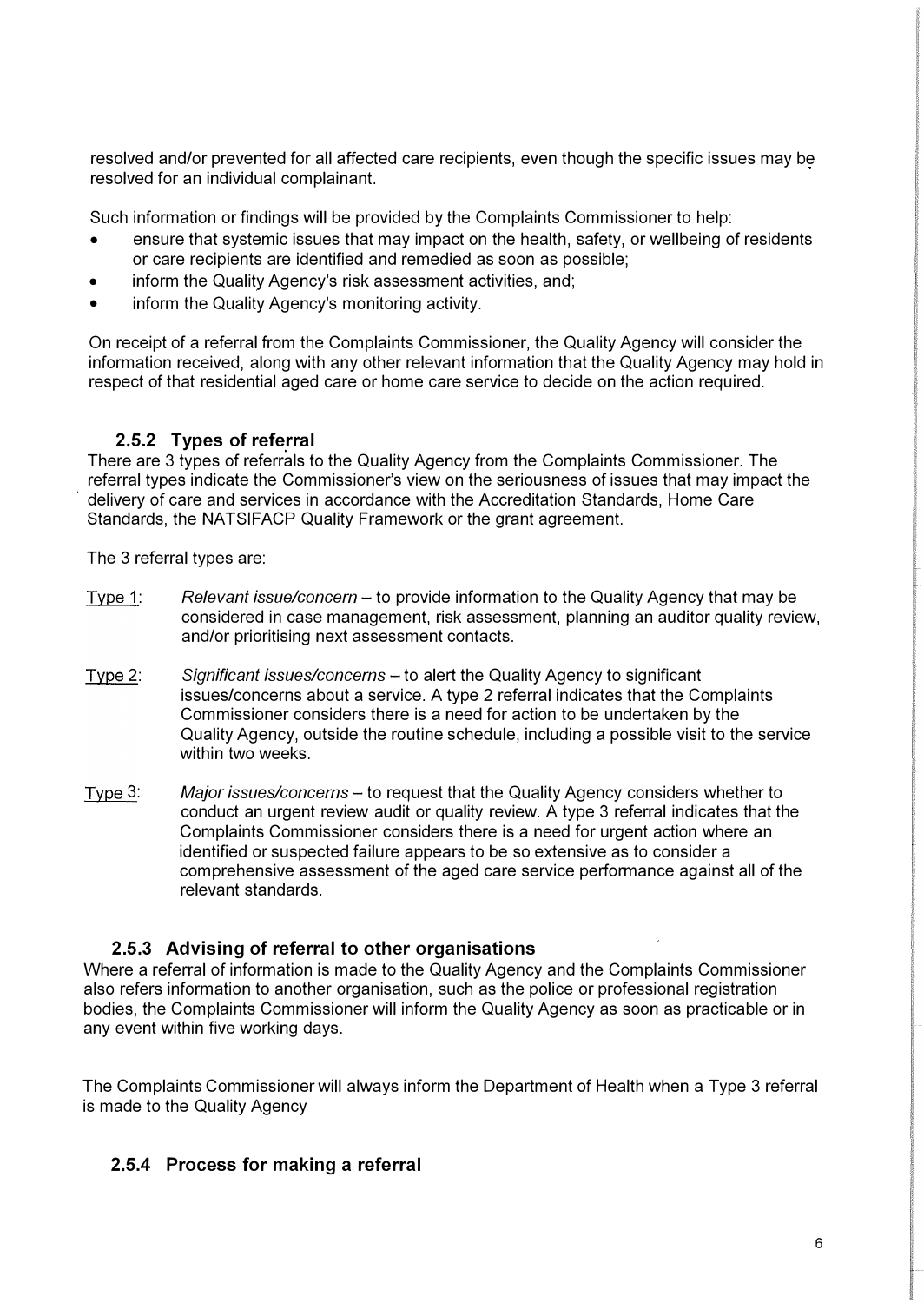Referrals will be sent from the relevant Director of the Complaints Commissioner to the relevant Quality Agency State Director via email. When sending a Type 3 referral regarding an approved provider administered under the Act, the relevant Complaints Commissioner Director making the referral will contact the relevant State Director or Assessment Manager by telephone to advise them of the referral.

### 2.5.5 Format and content of referral

Referrals from the Complaints Commissioner to the Quality Agency will include sufficient detail to allow the Quality Agency to form a view about the nature and severity of the issues identified and will be accompanied by all relevant information collected by the Complaints Commissioner. This may include but is not limited to:

- identifying the type of referral (Type 1, Type 2, Type 3);
- how the information was obtained;
- a summary of current information on the residential aged care or home care service including details of any notices related to an intention to or issuing of directions that may have been issued in the case of an approved provider administered under the Act;
- advice on what, if any, information has been given to the service provider regarding the content of the referral, and;
- any other information that may assist the Quality Agency to decide on timing or type of action.

### 2.5.6 Complaints Commissioner action following a referral to the Quality **Agency**

The Complaints Commissioner will continue to work with the individual complainant to resolve their concerns following a referral to the Quality Agency, if appropriate.

The Complaints Commissioner will provide any relevant information on the outcome of the Complaints Commissioner's process to the Quality Agency.

### 2.5.7 Quality Agency consideration of referrals

On receipt of a referral from the Complaints Commissioner, the Quality Agency will consider the information received, along with any other relevant information that the Quality Agency may hold in respect of that residential aged care or home care service.

# 2.5.8 Information provided to Complaints Commissioner following a referral

Following a referral from the Complaints Commissioner, the Quality Agency will:

- On a case by case basis advise the Complaints Commissioner in relation to action and /or outcomes for Type 1 referrals;
- Advise the Complaints Commissioner of any action that the Quality Agency will take in relation to referral types 2 and 3 as soon as practicable; and,
- Advise the Complaints Commissioner of the outcomes of any action taken by the Quality Agency in relation to referral types 2 and 3 as soon as practicable.

# 2.6 Provision of information

### 2.6.1 Exchange of information on trends and emerging issues

The quarterly meeting between the Complaints Commissioner and Quality Agency will be an opportunity to exchange strategic information of interest to both organisations and report on trends and emerging issues.